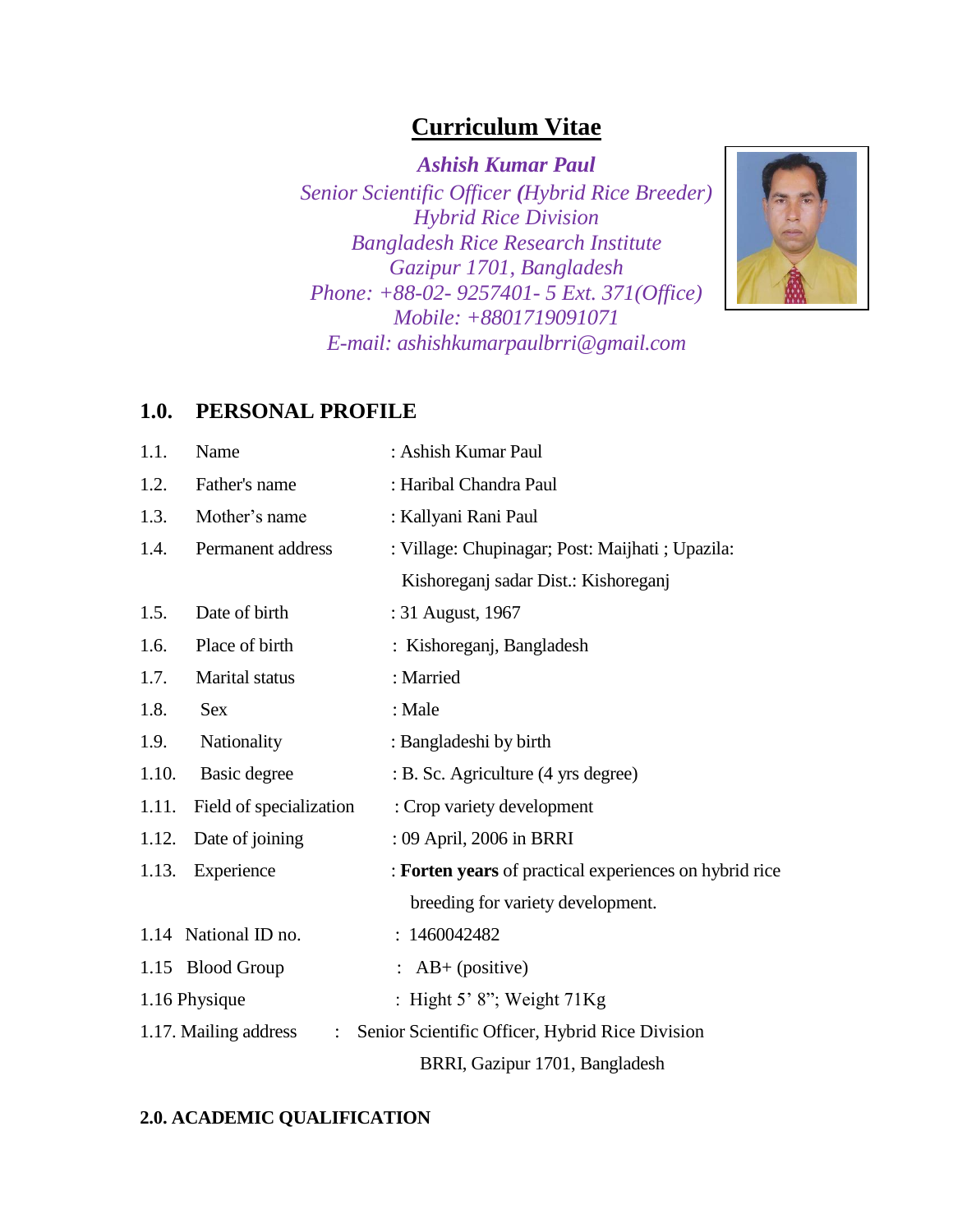| Name of the                                             | <b>Board/University</b>                                | <b>Passing</b>               | <b>Subjects Offered</b>                                                                                                                                                                                                                                                                                                                                                                                                             | <b>Division /CGPA</b> |
|---------------------------------------------------------|--------------------------------------------------------|------------------------------|-------------------------------------------------------------------------------------------------------------------------------------------------------------------------------------------------------------------------------------------------------------------------------------------------------------------------------------------------------------------------------------------------------------------------------------|-----------------------|
| examination                                             |                                                        | year                         |                                                                                                                                                                                                                                                                                                                                                                                                                                     |                       |
| M, Sc. Ag. in<br><b>GPB</b>                             | Bangladesh<br>Agricultural<br>University,<br>Mymensing | 1991<br>(held in<br>1998)    | Genetics and Plant Breeding                                                                                                                                                                                                                                                                                                                                                                                                         | SecondClass           |
| B.Sc. in<br>Agriculture<br>(Hons.)                      | Bangladesh<br>Agricultural<br>University,<br>Mymensing | 1988<br>(held<br>in<br>1991) | Agricultural Botany, Agricultural<br>Chemistry, Agricultural<br>Economics and Sociology,<br>Agricultural Engineering,<br><b>Agricultural Extension and Rural</b><br>Development, Agronomy,<br>Animal Science, Agro-forestry,<br>Biochemistry, Biotechnology,<br>Entomology, Environmental<br>Science, Genetics and Plant<br>Breeding, Horticulture, Plant<br>Pathology, Soil Science,<br>Statistics, Language and<br>Communication. | <b>Second Class</b>   |
| Higher<br>Secondary<br>School<br>Certificate<br>(H.S.C) | Dhaka Board                                            | 1984                         | Bengali, English, Mathematics,<br>Physics, Chemistry, Biology.                                                                                                                                                                                                                                                                                                                                                                      | <b>First Division</b> |
| Secondary<br>School<br>Certificate<br>(S.S.C)           | Dhaka Board                                            | 1982                         | Bengali, English, Mathematics,<br>Physics, Chemistry, Biology,<br>Social Science, Higher<br>Mathematics, Islamic Study.                                                                                                                                                                                                                                                                                                             | <b>First Division</b> |

## **EMPLOYMENT RECORD**

- Service Period: From April 2006 to till.
- Employer: Bangladesh Rice Research Institute
- Position: Senior Scientific Officer (SSO)
- Research Experience
	- o Planning, execution and supervision of breeding program for

(i) Development of parental lines ( A, B and R lines) for high-yielding hybrid rice variety

(ii) Evaluation of newly developed hybrid rice varieties

- o Genetic analysis and interpretation
- o Report writing and presentation

(iii) Hybrid rice seed production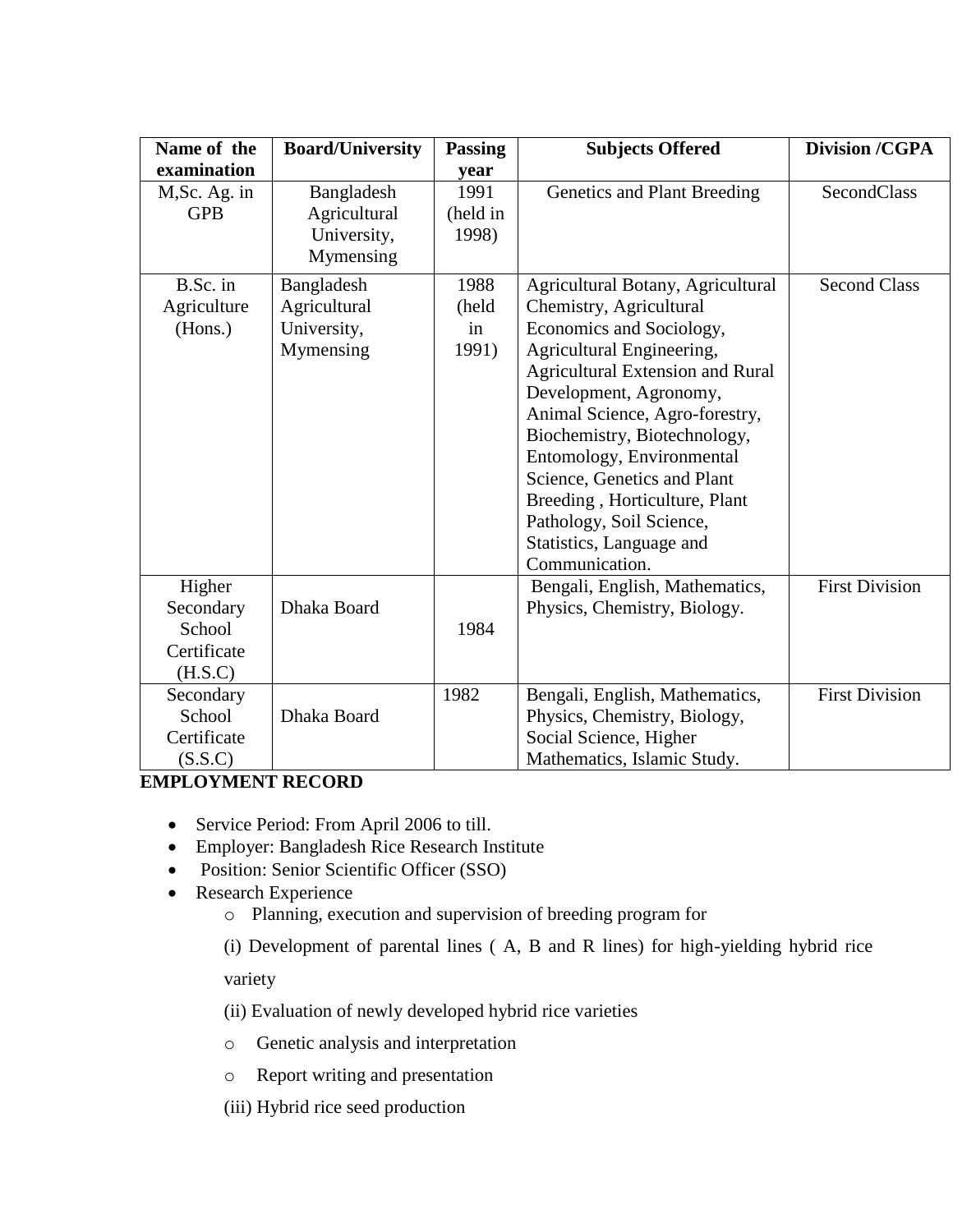### **LIST OF PUBLICATIONS**

#### **(a) Scientific Journals**

### *As Principal author (3)*

- **1.** A. K. Paul, M K Hossain, **A Akter,** M J Hasan, and P L Biswas.2009. Combining ability Effect and Gene Action for Yield and its component traits in Rice (*Oryza sativa* L.) *Intl.J.BioRes 6(4):9-13*
- **2.** A. K. Paul, M. A. Islam, M. J. Hasan, M. M. H. Chowdhury and A. Z. M. K. A. Chowdhury.2006. Genetic variation of some morpho-physiological characters in *Triticum aestivum* Wheat. J.Subtrop.Agric.Res.Dev.4(4):192-196.
- **3.** A. K. Paul, M. A. Islam, M. J. Hasan, M. M. H. Chowdhury and A. Z. M. K. A. Chowdhury.2006. Genetic variation of some morpho-physiological characters in *Triticum duram* Wheat.Int. J.Sustain.Agril. Tech.2(8):11-14.

## *As co-author* **(11)**

- **4. A Akter,** M J Hasan, A. K.Paul, M. M. Motalib and M. K. Hossain.2009.Selection of parent for improvement of restorer line in rice (*Oryza sativa* L.). SAARC J. Agri., 7 (2):43-50.
- **5.** Kamal Hossain, **A Akter,** A K Paul, M J Hasan and P L Biswas.2009. Line x Tester Analysis and Gene Action for Agromorphological traits in Rice (*Oryza sativa* L.) *Ecofriendly Agril. J. 2 (4):*531- 536.
- **6.** Kamal Hossain, **A Akter,** A K Paul, M S Hossain, and A W Julfiquar.2009. Combining ability for economic traits in hybrid rice (*Oryza sativa* L.). *Bangladesh J. Pl. Breed. Genet. 22(2): 07-12*.
- **7.** PL Biswas, A K Paul, M K Hossain, **A Akter,** H Begum and S Ghosal**.** 2009. Variability and Character Association Studies in Hybrid Rice. Intl.J.BioRes.7(1):48-52.
- **8.** Rahman M.H., M.H. Ali, A.K. Paul, M.M. Khatun and M.A.Mannan.2009.Growth analysis of some advance lines of hybrid rice. Intl.J. BioRes. 7(4):80-84.
- **9.** A. Ansari, M.G. Rasul, P.L. Biswas, A.K. Paul and M.H. Rahman.2010. Genetic variability in some maintainer lines of hybrid rice. Bangladesh J.Pl.Breed.Genet. 23(21):35-40.
- **10.** N.R.Debnath, M.G. Rasul, M.M.H. Sarker, M.H. Rahman and A.K. Paul. 2008. Genetic divergence in nuckwheat (*Fagopyrum esculentum* Moench.). Int. J. Sustain. Crop Prod. 3(2):60-68.
- **11.** M.J. Hasan, M.U.Kulsum, A.Ansari, A.K. Paul and P.L. Biswas.2011.Inheritance of fertility restoration involving wild abortive cytoplasmic male sterility system in rice (*Oryza sativa* L.). *Bangladesh J. Pl. Breed. Genet. 22(1):33-40*.
- **12.** F Ansari, M A Hashem, A Ansari, M A Alam and A K Paul.2011. Effect of different organic sources of potassium on the growth and yield of transplanted Aman rice. (CV. BRRI dhan30). Intl.J. BioRes. 10(4):7-13
- **13.** A B M Ziaur Rahman, M S Islam, M S Islam, A K Paul, M A Hoque and M S pPervin.2011. Effect of seedling age and number of seedlings on yield and yield component of rice. Intl.J. BioRes. 11(2):8-11